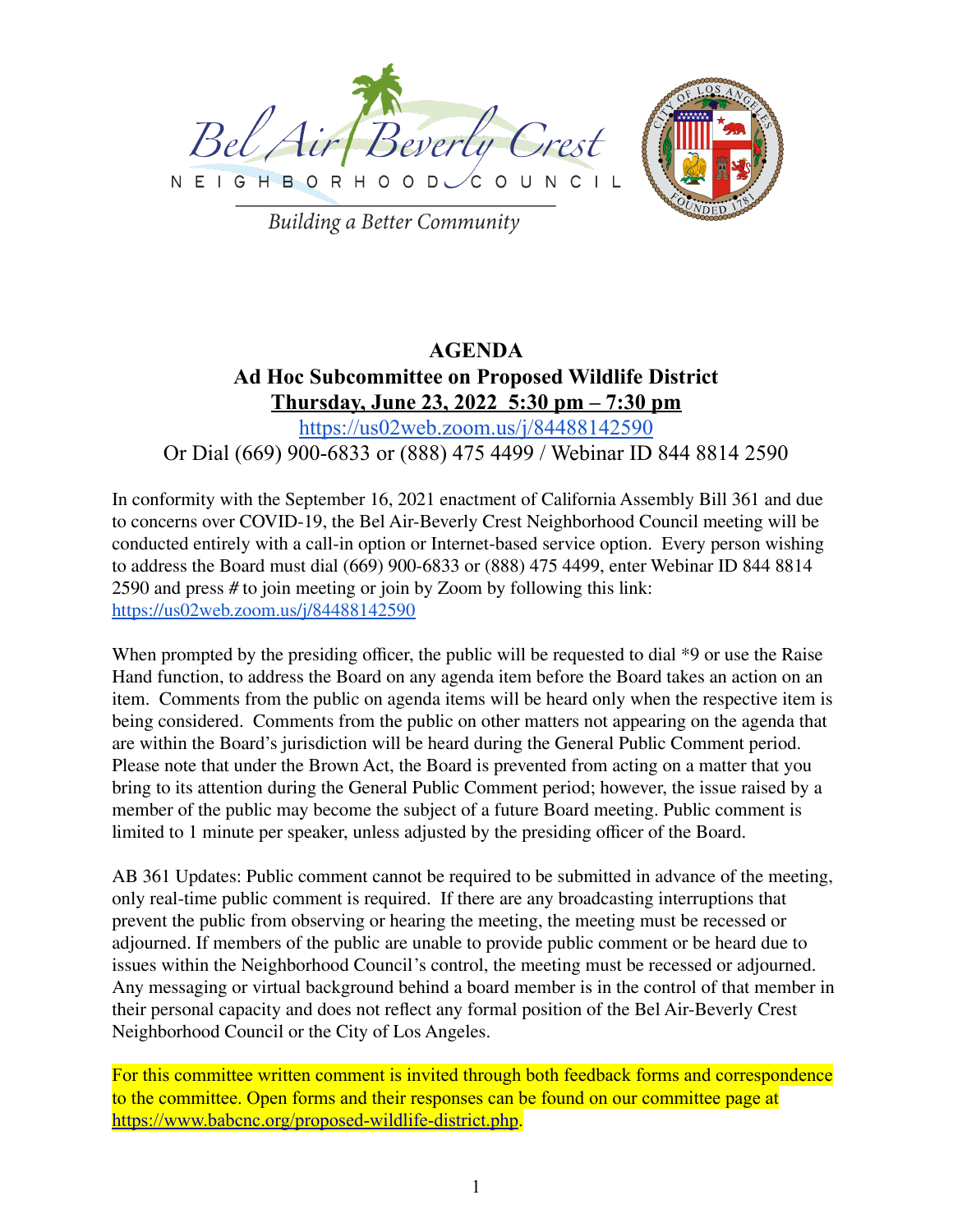**Feedback forms will not accept responses for 24 hours prior to any meeting in order to give committee members time to review responses.**

- **1. Call to Order/Roll**: **Ad Hoc Subcommittee on Proposed Wildlife District**: *Ellen Evans, Chair; Shawn Bayliss, Jamie Hall, Don Loze, Nickie Miner, Wendy Morris, Robert Schlesinger*
- **2. Motion: Approve June 23, 2022 Agenda**
- **3. Motion: Approve June 20, 2022 Minutes**
- **4. Public Comments** on non-agendized items within the jurisdiction of this committee.
- **5. Chair Report**
- **6. Discussion and possible motion:** If not already completed, discussion on Section 6, F, 1, a-b of the draft ordinance. Committee will adopt a position and/or identify further information or stakeholder feedback necessary to adopt a position on these sections.
- **7. Discussion and possible motion:** If not already completed, presentation and discussion on Section 6, F, 1, c of the draft ordinance. Committee will adopt a position and/or identify further information or stakeholder feedback necessary to adopt a position on this section.
- **8. Discussion and possible motion:** If not already completed, presentation and discussion on Section 6, F, 1, d-e of the draft ordinance. Committee will adopt a position and/or identify further information or stakeholder feedback necessary to adopt a position on these sections.
- **9. Discussion and possible motion:** Presentation and discussion on Section 6, F, 1, f of the draft ordinance. Committee will adopt a position and/or identify further information or stakeholder feedback necessary to adopt a position on this section.
- **10. Discussion and possible motion:** Presentation and discussion on Section 6, F, 1, g-i of the draft ordinance. Committee will adopt a position and/or identify further information or stakeholder feedback necessary to adopt a position on these sections.
- **11. Discussion and possible motion:** Presentation and discussion on Section 6, F, 1, j of the draft ordinance. Committee will adopt a position and/or identify further information or stakeholder feedback necessary to adopt a position on this section.
- **12. Discussion:** Planning for presentations at the next meeting.
- **13. Good of the Order**
- **14. Adjournment Next Meeting Date:** June 28, 5:30 pm

## **Notice to Paid Representatives -**

If you are compensated to monitor, attend, or speak at this meeting, City law may require you to register as a lobbyist and report your activity. See Los Angeles Municipal Code Section 48.01 et seq. More information is available at [ethics.lacity.org/lobbying.](http://ethics.lacity.org/lobbying) For assistance, please contact the Ethics Commission at (213) 978-1960 or [ethics.commission@lacity.org](mailto:ethics.commission@lacity.org)

### **Public Access of Documents -**

In compliance with California Government Code (Govt. Code § 54957.5), non-exempt writings that are distributed to a majority or all of the board in advance of a meeting, may be viewed before the meeting at our website by clicking on www.babcnc.org. For a copy of any record related to an item on the agenda, please contact (310) 479-6247x7 or [council@babcnc.org.](mailto:council@babcnc.org)

**The American with Disabilities Act / Accommodations for Disabilities -** As a covered entity under Title II of the Americans with Disabilities Act, the City of Los Angeles does not